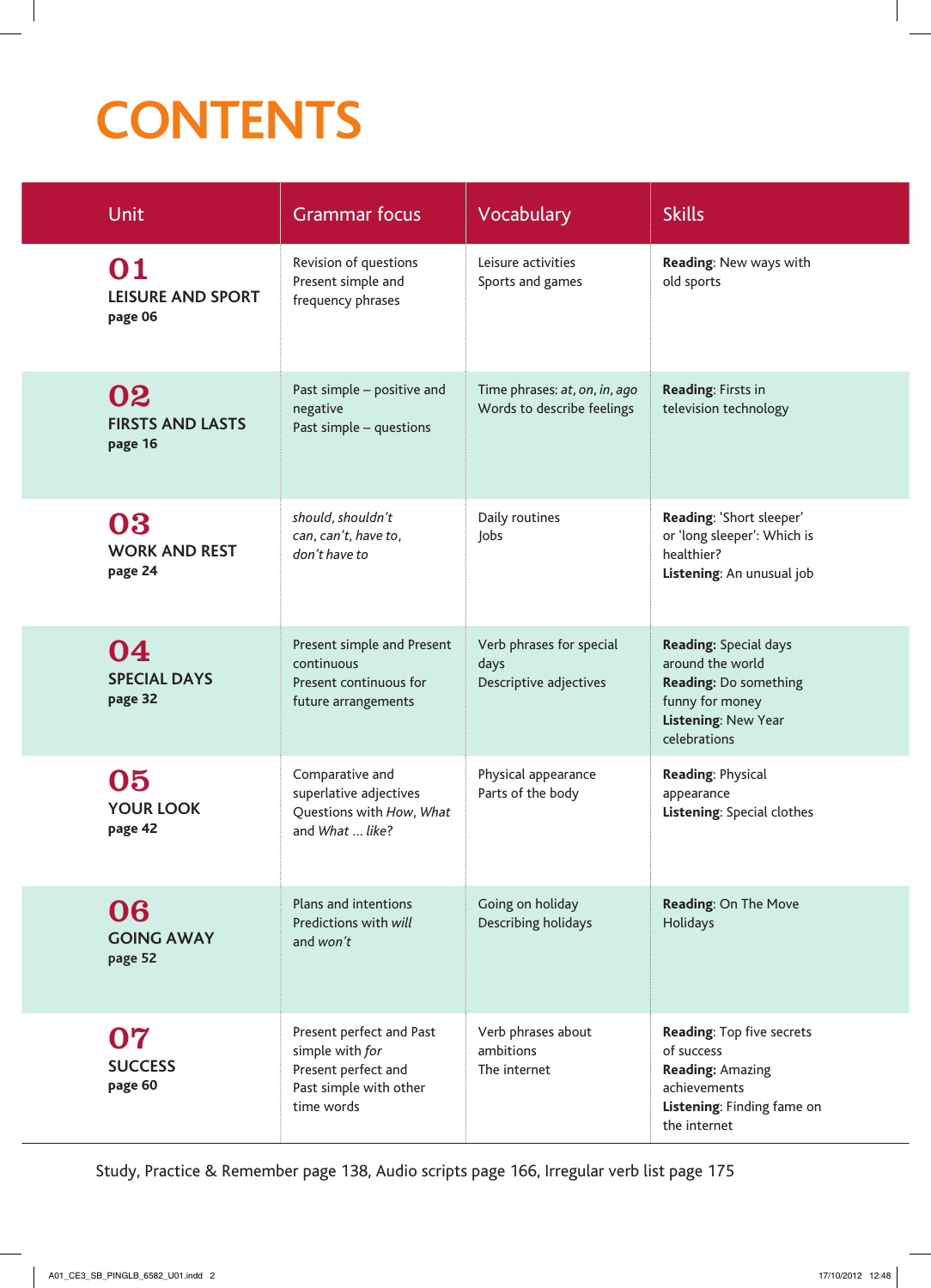| Pronunciation                                                                                                  | <b>Task</b>                                                                          | Language live/<br>World culture                                                                          | Study, Practice &<br><b>Remember</b>                                                           |
|----------------------------------------------------------------------------------------------------------------|--------------------------------------------------------------------------------------|----------------------------------------------------------------------------------------------------------|------------------------------------------------------------------------------------------------|
| Stress in questions                                                                                            | Do a 60-second interview<br><b>Preparation: Reading</b><br>Task: Speaking            | World culture<br>Video and research:<br>Unusual sports                                                   | Study & Practice 1, page 138<br>Study & Practice 2, page 138<br>Remember these words, page 139 |
| -ed endings (past forms)<br>was and were<br>Stress on adjectives<br>Intonation in questions                    | Describe a first or last time<br>Preparation: Listening<br>Task: Speaking            | Language live<br><b>Speaking: Travel</b><br>questions<br><b>Writing: A narrative</b>                     | Study & Practice 1, page 140<br>Study & Practice 2, page 140<br>Remember these words, page 141 |
| should and shouldn't<br>can, can't and have to                                                                 | Decide on the best job<br>Preparation: Listening<br>Task: Speaking                   | World culture<br>Video and research:<br>Amazing trains                                                   | Study & Practice 1, page 142<br>Study & Practice 2, page 142<br>Remember these words, page 143 |
| Stress on months and<br>dates<br>Intonation on phrases for<br>special days                                     | Describe your special days<br>Preparation: Listening<br>Task: Speaking               | Language live<br>Speaking: Phrases for<br>special days<br>Writing: An<br>invitation                      | Study & Practice 1, page 144<br>Study & Practice 2, page 144<br>Remember these words, page 145 |
| Weak forms of<br>prepositions<br>Vowel sounds and silent<br>letters<br>Stress on content words in<br>questions | Do a survey about image<br>Preparation: Reading<br>Task: Speaking                    | World culture<br>Video and research:<br>City of street style                                             | Study & Practice 1, page 146<br>Study & Practice 2, page 146<br>Remember these words, page 147 |
| will/'ll and would/'d<br>Intonation in making<br>requests                                                      | Choose a holiday<br>Preparation: Reading and<br>listening<br>Task: Speaking          | Language live<br><b>Speaking: Making</b><br>requests and asking<br>for permission<br>Writing: A postcard | Study & Practice 1, page 148<br>Study & Practice 2, page 148<br>Remember these words, page 149 |
| for and have                                                                                                   | Talk about your ambitions<br>Preparation: Reading and<br>listening<br>Task: Speaking | World culture<br>Video and research:<br>Success stories                                                  | Study & Practice 1, page 150<br>Study & Practice 2, page 150<br>Remember these words, page 151 |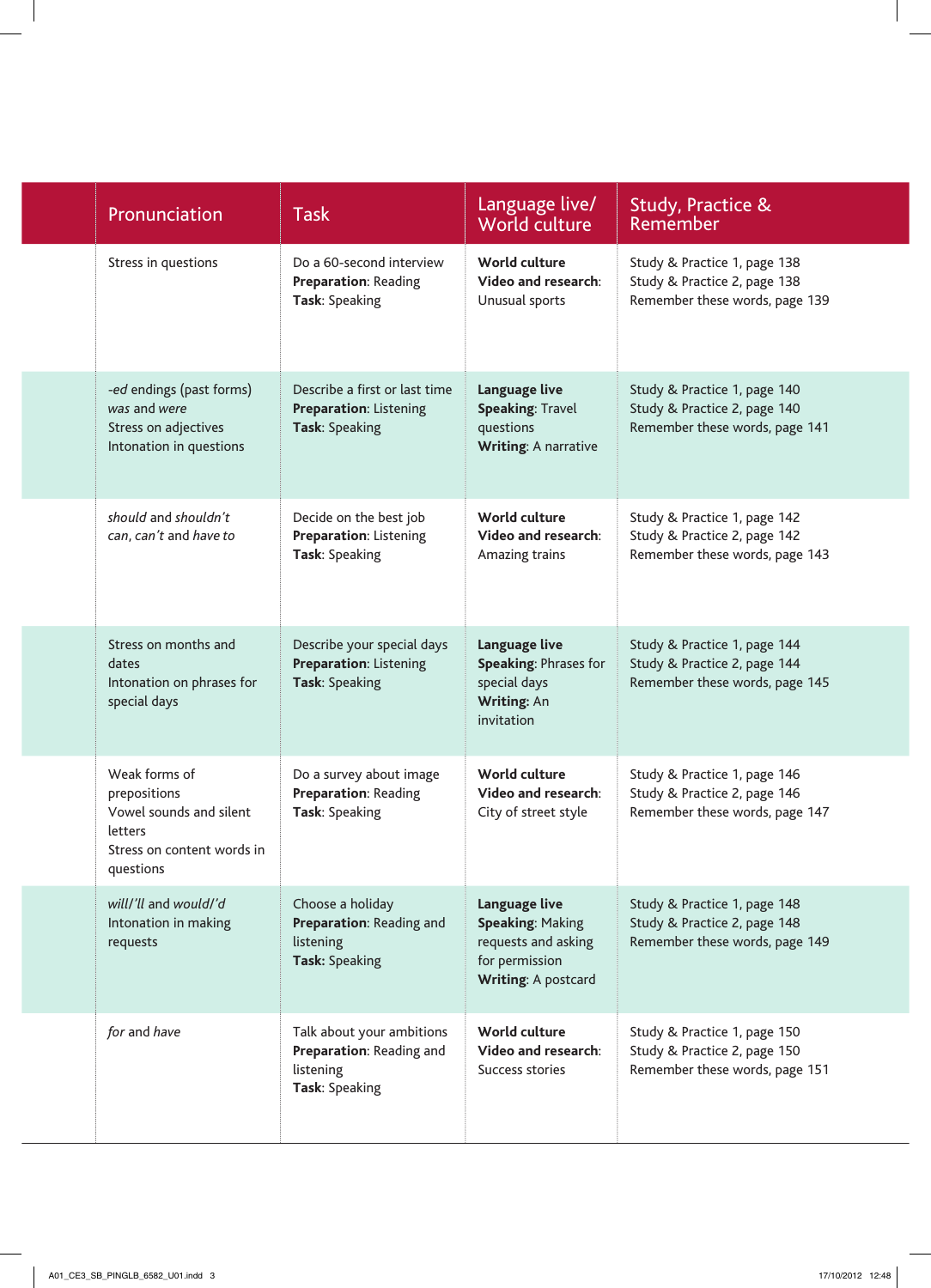## **CONTENTS**

| <b>Unit</b>                            | <b>Grammar focus</b>                                                                                                      | Vocabulary                                                  | <b>Skills</b>                                                                                                |
|----------------------------------------|---------------------------------------------------------------------------------------------------------------------------|-------------------------------------------------------------|--------------------------------------------------------------------------------------------------------------|
| 08<br><b>PLACES TO LIVE</b><br>page 70 | Using articles<br>Quantifiers with countable<br>and uncountable nouns                                                     | City life<br>Geographical features                          | Reading: Top 5 most<br>extreme places to live in<br>the world!                                               |
| 09<br><b>OLD AND NEW</b><br>page 78    | may, might,<br>will definitely, etc.<br>Present tense after if, when<br>and other time words                              | Modern equipment<br>Adjectives for describing<br>places     | Reading: What was life like<br>one hundred years ago?<br>Listening: How to clean a<br>house in three minutes |
| 10<br><b>TAKE CARE</b><br>page 88      | Past continuous<br>used to                                                                                                | Accidents and injuries<br>Feeling ill                       | Reading: Dirt is good<br>for you                                                                             |
| 11<br>THE BEST THINGS<br>page 96       | like and would like<br><b>Conditional sentences</b><br>with would                                                         | Adjectives with dependent<br>prepositions<br>Survival items | Reading: The best things<br>in life!                                                                         |
| 12<br><b>BRAND NEW</b><br>page 106     | Present simple passive<br>Past simple passive                                                                             | Types of products<br>Personal items                         | Reading: What makes a<br>good brand great?                                                                   |
| 13<br>THE RIGHT PERSON<br>page 114     | Present perfect continuous<br>with how long, for and<br>since<br>Present perfect continuous<br>and Present perfect simple | Personal characteristics<br>Getting a job                   | Reading: Finding Mr Right                                                                                    |
| 14<br><b>MONEY</b><br>page 124         | Past perfect<br>Narrative tenses review                                                                                   | Money<br>Verbs and phrases about<br>money                   | <b>Reading: Money movies</b>                                                                                 |